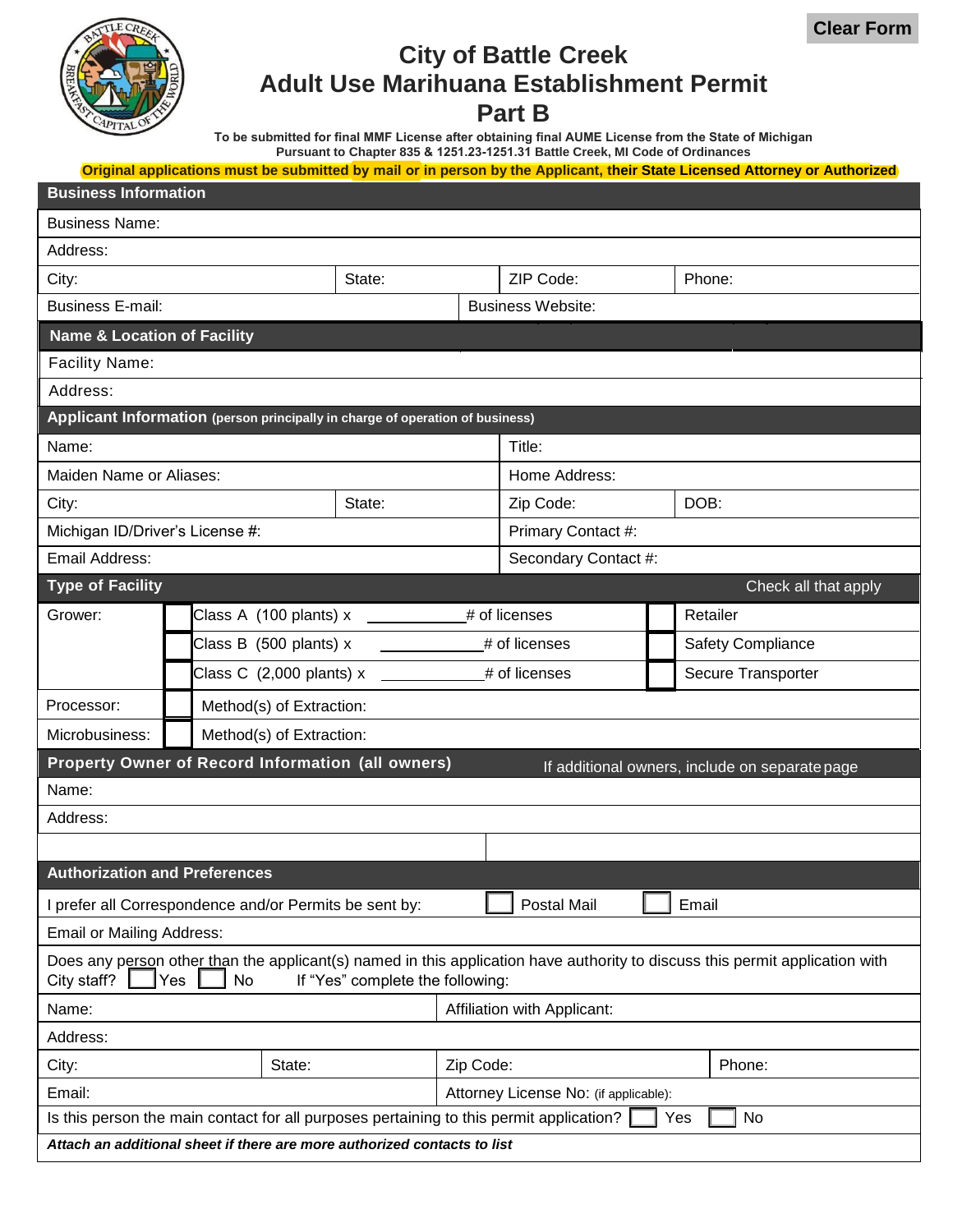| <b>Facility Name:</b>                                                                |        | Facility Address:                             |                                       |  |  |
|--------------------------------------------------------------------------------------|--------|-----------------------------------------------|---------------------------------------|--|--|
| <b>Inspections:</b>                                                                  |        |                                               |                                       |  |  |
| Is this facility currently open under an MMF License?                                | Yes    | No                                            | If yes, what are the operating hours? |  |  |
| Who is the contact person to schedule inspections?                                   |        |                                               |                                       |  |  |
| Name:                                                                                |        | Phone:                                        |                                       |  |  |
| <b>Ownership Type</b>                                                                |        |                                               |                                       |  |  |
| Individual/Sole Proprietor Sole<br>Member LLC<br>LLC                                 |        | Partnership<br>Corporation<br>Other (specify) | Type:                                 |  |  |
| A. Complete this section if you marked Individual/Sole Proprietor or Sole Member LLC |        |                                               |                                       |  |  |
| Name:                                                                                |        | Title:                                        |                                       |  |  |
| Maiden Name or Aliases:                                                              |        | Home Address:                                 |                                       |  |  |
| City:                                                                                | State: | Zip Code:                                     | Phone:                                |  |  |
| Michigan Driver's License #:                                                         |        |                                               | Date of Birth:                        |  |  |
| B. Complete this section if you marked LLC, Partnership, Corporation or Other        |        |                                               |                                       |  |  |
| <b>Official Business Name:</b>                                                       |        |                                               |                                       |  |  |
| <b>Business Address:</b>                                                             |        |                                               |                                       |  |  |
| City:                                                                                |        | State:                                        | ZIP Code:                             |  |  |
| E-mail:                                                                              |        | Phone:                                        |                                       |  |  |
| Michigan Corporate/LLC ID #<br>Date of Incorporation/Qualification:                  |        |                                               |                                       |  |  |
| C. Complete this section if you marked LLC, Partnership, Corporation or Other        |        |                                               |                                       |  |  |
| List all Owners, Partners or Corporate Officers (Stakeholders)                       |        |                                               |                                       |  |  |
| Name:                                                                                |        | Title:                                        |                                       |  |  |
| Maiden Name or Aliases:                                                              |        | Home Address:                                 |                                       |  |  |
| City:                                                                                | State: | Zip Code:                                     | Phone:                                |  |  |
| <b>Business Email:</b>                                                               |        | Personal Email:                               |                                       |  |  |
| Name:                                                                                |        | Title:                                        |                                       |  |  |
| Maiden Name or Aliases:                                                              |        | Home Address:                                 |                                       |  |  |
| City:                                                                                | State: | Zip Code:                                     | Phone:                                |  |  |
| <b>Business Email:</b>                                                               |        | Personal Email:                               |                                       |  |  |
| <b>Business Facility Management Information</b>                                      |        |                                               |                                       |  |  |
| List all Managers of the Facility                                                    |        |                                               |                                       |  |  |
| Name:                                                                                |        | Title:                                        |                                       |  |  |
| Maiden Name or Aliases:                                                              |        | Home Address:                                 |                                       |  |  |
| City:                                                                                | State: | Zip Code:                                     | Phone:                                |  |  |
| <b>Business Email:</b>                                                               |        | Personal Email:                               |                                       |  |  |
| Name:                                                                                |        | Title:                                        |                                       |  |  |
| Maiden Name or Aliases:                                                              |        | Home Address:                                 |                                       |  |  |
| City:                                                                                | State: | Zip Code:                                     | Phone:                                |  |  |
| <b>Business Email:</b>                                                               |        | Personal Email:                               |                                       |  |  |
| Attach an additional sheet if there are more facility managers to list               |        |                                               |                                       |  |  |
|                                                                                      |        |                                               |                                       |  |  |
|                                                                                      |        |                                               |                                       |  |  |

 $\bar{\phi}$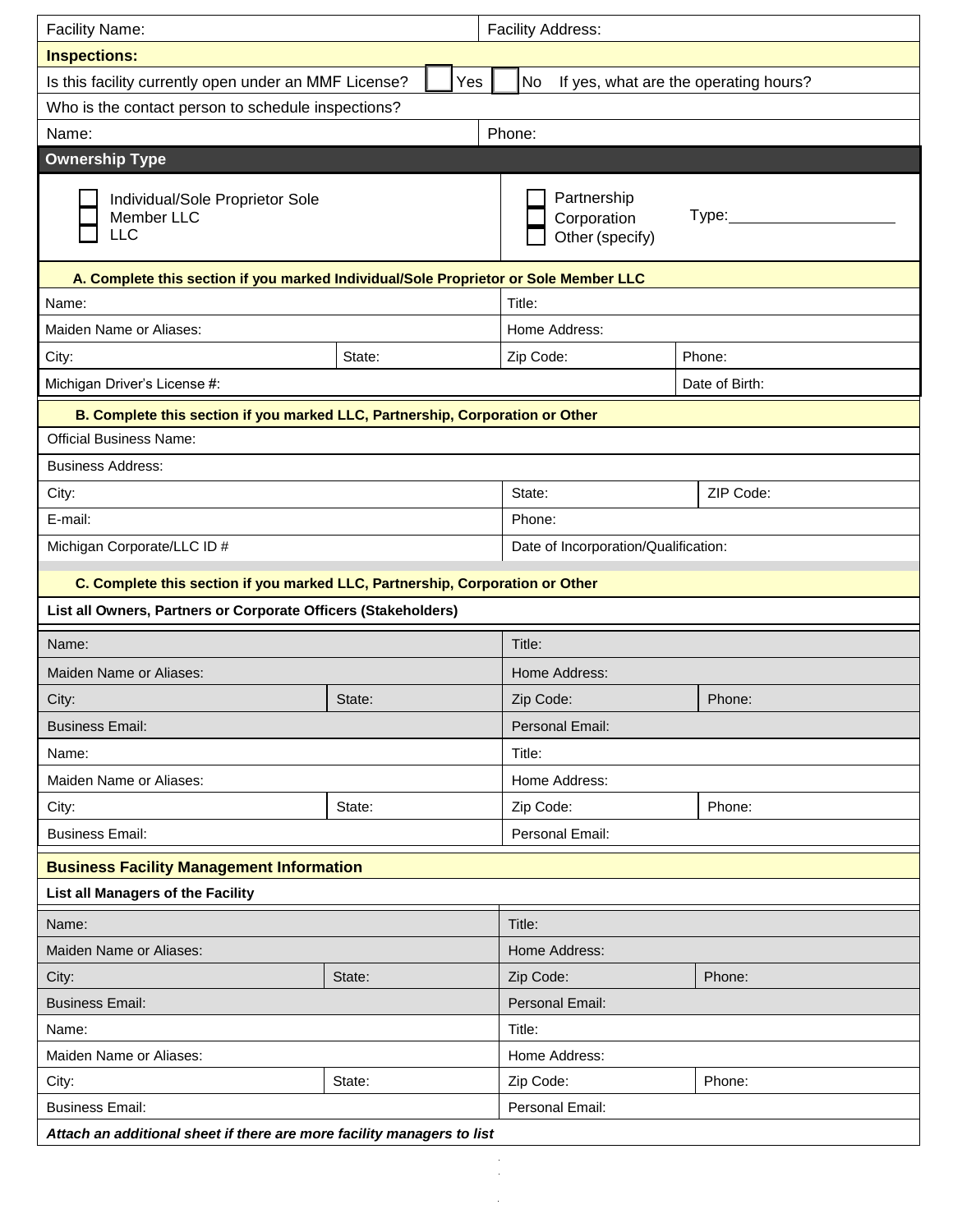| <b>Facility Name:</b>                                                                                                                                                                                                                                                                                                                                                                                                                                                                                                                                                                                                | <b>Facility Address:</b> |  |  |  |  |  |  |  |
|----------------------------------------------------------------------------------------------------------------------------------------------------------------------------------------------------------------------------------------------------------------------------------------------------------------------------------------------------------------------------------------------------------------------------------------------------------------------------------------------------------------------------------------------------------------------------------------------------------------------|--------------------------|--|--|--|--|--|--|--|
| Additional Documents Required for Final Adult Use Establishment Permit                                                                                                                                                                                                                                                                                                                                                                                                                                                                                                                                               |                          |  |  |  |  |  |  |  |
| In order for this application to be complete, you must also submit the following documents:                                                                                                                                                                                                                                                                                                                                                                                                                                                                                                                          |                          |  |  |  |  |  |  |  |
| Complete Financial Information Request for each applicant, stakeholders and facility managers listed on the application                                                                                                                                                                                                                                                                                                                                                                                                                                                                                              |                          |  |  |  |  |  |  |  |
| Complete Criminal History Disclosure and Background Record Authorization for each applicant, stakeholders and<br>facility managers listed on the application                                                                                                                                                                                                                                                                                                                                                                                                                                                         |                          |  |  |  |  |  |  |  |
| <b>Completed List of Employees</b><br>a. Copy of valid Driver's License or photo ID for each employee listed must be submitted                                                                                                                                                                                                                                                                                                                                                                                                                                                                                       |                          |  |  |  |  |  |  |  |
| <b>Certificate of Occupancy for the premises</b>                                                                                                                                                                                                                                                                                                                                                                                                                                                                                                                                                                     |                          |  |  |  |  |  |  |  |
| Copy of the State of Michigan Marihuana Establishment Operating License                                                                                                                                                                                                                                                                                                                                                                                                                                                                                                                                              |                          |  |  |  |  |  |  |  |
| Copy of a Valid Photo ID or Driver's License for the applicant, all business owners and managers of the facility                                                                                                                                                                                                                                                                                                                                                                                                                                                                                                     |                          |  |  |  |  |  |  |  |
| Proof of payment of any outstanding taxes, utilities, liens, etc., as determined by the City Treasurer (if applicable)                                                                                                                                                                                                                                                                                                                                                                                                                                                                                               |                          |  |  |  |  |  |  |  |
| Evidence of valid and effective insurance policies signed by a qualified insurance agent,<br>a. Worker's compensation insurance in accordance with Michigan statutory limits and Employers<br>Liability Insurance with a minimum limit of \$100,000.00 for each accident for any employee                                                                                                                                                                                                                                                                                                                            |                          |  |  |  |  |  |  |  |
| b. Public liability and personal injury insurance with minimum limits of \$500,000.00 for each occurrence<br>with respect to bodily injury liability and property damage liability, or both combined.                                                                                                                                                                                                                                                                                                                                                                                                                |                          |  |  |  |  |  |  |  |
| Documentation must explicitly state the following: (a) the policy number; (b) name of insurance company; (c) name and<br>address of the agent or authorized representative; (d) name and address of insured; (e) location of coverage; (f) policy<br>expiration dates; (g) specific coverage amounts (h) City must be listed as a Certificate Holder and must include an<br>endorsement placed on each policy requiring 10 days' notice by mail to the City before the insurer may cancel the<br>policy for any reason<br>Copy of executed property Deed and/or lease which indicates use of site for subject permit |                          |  |  |  |  |  |  |  |
| Term: One (1) year: January 1 - December 31                                                                                                                                                                                                                                                                                                                                                                                                                                                                                                                                                                          |                          |  |  |  |  |  |  |  |
| Please submit your completed application, all additional required documents and required fees to:                                                                                                                                                                                                                                                                                                                                                                                                                                                                                                                    |                          |  |  |  |  |  |  |  |
| City of Battle Creek<br>City Clerk's Office                                                                                                                                                                                                                                                                                                                                                                                                                                                                                                                                                                          |                          |  |  |  |  |  |  |  |
| 10 N. Division Street, Room 111<br>Battle Creek, MI 49014                                                                                                                                                                                                                                                                                                                                                                                                                                                                                                                                                            |                          |  |  |  |  |  |  |  |
| If you have any questions please contact the Battle Creek Clerk's Office at (269) 966-3348 or via email at cityclerk@battlecreekmi.gov.                                                                                                                                                                                                                                                                                                                                                                                                                                                                              |                          |  |  |  |  |  |  |  |
| *Applications will expire and be administratively closed if the application process has not been completed within 12 months from the date of<br>application submittal.                                                                                                                                                                                                                                                                                                                                                                                                                                               |                          |  |  |  |  |  |  |  |
| The City will not accept copied or electronic signatures and/or initials. Any application that is missing original signatures or initials on all<br>required forms will be considered incomplete and will be rejected.                                                                                                                                                                                                                                                                                                                                                                                               |                          |  |  |  |  |  |  |  |
| The Applicant is responsible for being sufficiently familiar with and having a working knowledge of the ordinance<br>requirements. Copies of Chapters 833, 835 & 1251.23-1251.31 are available on the City of Battle Creek website at<br>www.battlecreekmi.gov.                                                                                                                                                                                                                                                                                                                                                      |                          |  |  |  |  |  |  |  |
| I hereby certify that the information provided above is accurate to the best of my knowledge. I agree to operate the aforementioned<br>business in compliance with the guidelines established pursuant to Chapter 833, 835 & 1251.23-1251.31 of the Codified Ordinances of<br>Battle Creek, Michigan. In addition, I agree to cooperate with the investigator/inspector assigned to screening this application.                                                                                                                                                                                                      |                          |  |  |  |  |  |  |  |
| Signature of Applicant<br>Date                                                                                                                                                                                                                                                                                                                                                                                                                                                                                                                                                                                       |                          |  |  |  |  |  |  |  |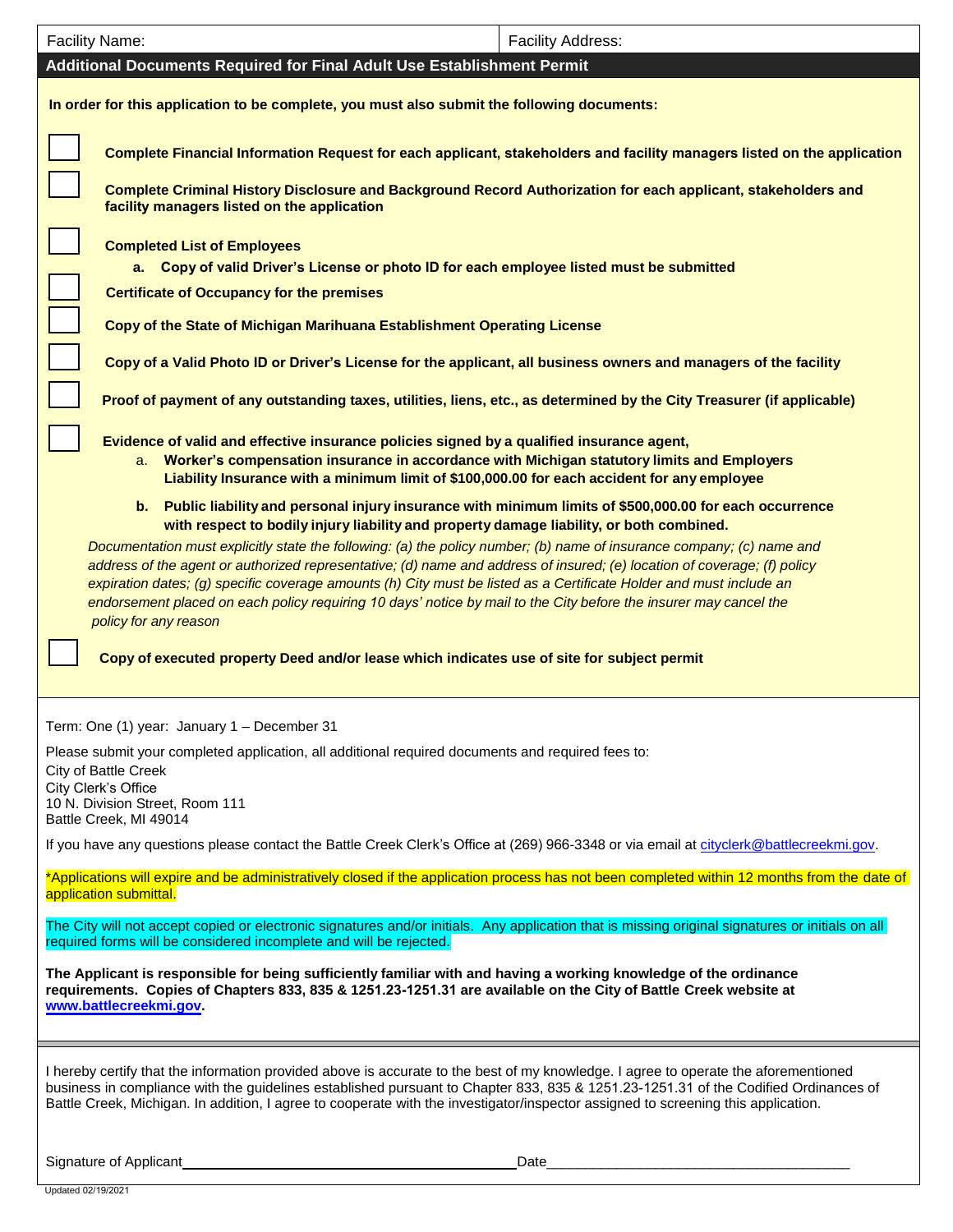

#### CITY OF BATTLE CREEK

## **Marihuana Facility**

## **Financial Information Request**

Pursuant to Chapter 833, 835 & 1251.23-1251.31 Battle Creek, MI Code of Ordinances

|                                                                                                                                                                                                                                                                             |                                                        |        |                |                         | A separate form for each individual listed on the Permit application is required, including applicant, stakeholders and facility managers.                                                                                     |  |  |  |  |
|-----------------------------------------------------------------------------------------------------------------------------------------------------------------------------------------------------------------------------------------------------------------------------|--------------------------------------------------------|--------|----------------|-------------------------|--------------------------------------------------------------------------------------------------------------------------------------------------------------------------------------------------------------------------------|--|--|--|--|
| <b>Adult Use Establishment Business Information</b>                                                                                                                                                                                                                         |                                                        |        |                |                         |                                                                                                                                                                                                                                |  |  |  |  |
| Name of Company:                                                                                                                                                                                                                                                            |                                                        |        |                |                         |                                                                                                                                                                                                                                |  |  |  |  |
| Federal Employer ID Number:                                                                                                                                                                                                                                                 |                                                        |        |                |                         |                                                                                                                                                                                                                                |  |  |  |  |
| <b>Business Address:</b>                                                                                                                                                                                                                                                    | Parcel Property ID:                                    |        |                |                         |                                                                                                                                                                                                                                |  |  |  |  |
| City:                                                                                                                                                                                                                                                                       |                                                        | State: |                | Zip:                    | Personal Property ID:                                                                                                                                                                                                          |  |  |  |  |
| Phone:                                                                                                                                                                                                                                                                      | <b>Business Website:</b>                               |        |                | Business Email contact: |                                                                                                                                                                                                                                |  |  |  |  |
| <b>Applicant Information</b>                                                                                                                                                                                                                                                |                                                        |        |                |                         |                                                                                                                                                                                                                                |  |  |  |  |
| Name of Applicant:                                                                                                                                                                                                                                                          |                                                        |        |                |                         | Title:                                                                                                                                                                                                                         |  |  |  |  |
| Address:                                                                                                                                                                                                                                                                    |                                                        |        |                |                         |                                                                                                                                                                                                                                |  |  |  |  |
|                                                                                                                                                                                                                                                                             |                                                        |        |                |                         |                                                                                                                                                                                                                                |  |  |  |  |
| City:                                                                                                                                                                                                                                                                       | State:                                                 |        |                |                         | Zip Code:                                                                                                                                                                                                                      |  |  |  |  |
| <b>Social Security Number:</b>                                                                                                                                                                                                                                              |                                                        |        | Date of Birth: |                         |                                                                                                                                                                                                                                |  |  |  |  |
| Michigan ID/Driver's License Number:                                                                                                                                                                                                                                        |                                                        |        |                |                         | <b>Years of Residency:</b>                                                                                                                                                                                                     |  |  |  |  |
| Do you, or this business, owe the City of Battle Creek money for any reason?                                                                                                                                                                                                |                                                        |        |                | Yes                     | N <sub>o</sub><br>$\blacksquare$                                                                                                                                                                                               |  |  |  |  |
| If yes, please explain:                                                                                                                                                                                                                                                     |                                                        |        |                |                         |                                                                                                                                                                                                                                |  |  |  |  |
| Name of any other City of Battle Creek area businesses or properties in which your ownership participation exceeds 25%:                                                                                                                                                     |                                                        |        |                |                         |                                                                                                                                                                                                                                |  |  |  |  |
|                                                                                                                                                                                                                                                                             |                                                        |        |                |                         |                                                                                                                                                                                                                                |  |  |  |  |
|                                                                                                                                                                                                                                                                             |                                                        |        |                |                         |                                                                                                                                                                                                                                |  |  |  |  |
| Please submit this completed form to:                                                                                                                                                                                                                                       | City of Battle Creek                                   |        |                |                         |                                                                                                                                                                                                                                |  |  |  |  |
|                                                                                                                                                                                                                                                                             | City Clerk's Office<br>10 N. Division Street, Room 111 |        |                |                         |                                                                                                                                                                                                                                |  |  |  |  |
|                                                                                                                                                                                                                                                                             | Battle Creek, MI 49014                                 |        |                |                         |                                                                                                                                                                                                                                |  |  |  |  |
|                                                                                                                                                                                                                                                                             |                                                        |        |                |                         | If you have any questions please contact the Battle Creek Clerk's Office at (269) 966-3348 or via email at cityclerk@battlecreekmi.gov.                                                                                        |  |  |  |  |
| copy of Chapter 833 and 835 is available on the City of Battle Creek website at www.battlecreekmi.gov.                                                                                                                                                                      |                                                        |        |                |                         | The Applicant is responsible for being sufficiently familiar with and having a working knowledge of the ordinance requirements. A                                                                                              |  |  |  |  |
|                                                                                                                                                                                                                                                                             |                                                        |        |                |                         |                                                                                                                                                                                                                                |  |  |  |  |
| I hereby certify that the information provided above is accurate to the best of my knowledge. I agree to operate the aforementioned<br>business in compliance with the guidelines established pursuant to Chapters 833, 835 & 1251.23-1251.31 of the Codified Ordinances of |                                                        |        |                |                         |                                                                                                                                                                                                                                |  |  |  |  |
| Battle Creek, Michigan and all applicable ordinances, statutes, regulations, and laws. In addition, I agree to cooperate with the                                                                                                                                           |                                                        |        |                |                         |                                                                                                                                                                                                                                |  |  |  |  |
| investigator/inspector assigned to screening this application.                                                                                                                                                                                                              |                                                        |        |                |                         |                                                                                                                                                                                                                                |  |  |  |  |
|                                                                                                                                                                                                                                                                             |                                                        |        |                |                         | Date: Note: 2008                                                                                                                                                                                                               |  |  |  |  |
| FOR OFFICE USE ONLY                                                                                                                                                                                                                                                         |                                                        |        |                |                         |                                                                                                                                                                                                                                |  |  |  |  |
| Approved<br><b>City Treasurer</b>                                                                                                                                                                                                                                           | Denied                                                 |        |                |                         | Signature: the contract of the contract of the contract of the contract of the contract of the contract of the contract of the contract of the contract of the contract of the contract of the contract of the contract of the |  |  |  |  |
| Comments: __________                                                                                                                                                                                                                                                        |                                                        |        |                |                         |                                                                                                                                                                                                                                |  |  |  |  |
| Approved<br><b>Income Tax</b>                                                                                                                                                                                                                                               | Denied                                                 |        |                |                         |                                                                                                                                                                                                                                |  |  |  |  |
| Comments:                                                                                                                                                                                                                                                                   |                                                        |        |                |                         |                                                                                                                                                                                                                                |  |  |  |  |
|                                                                                                                                                                                                                                                                             |                                                        |        |                |                         |                                                                                                                                                                                                                                |  |  |  |  |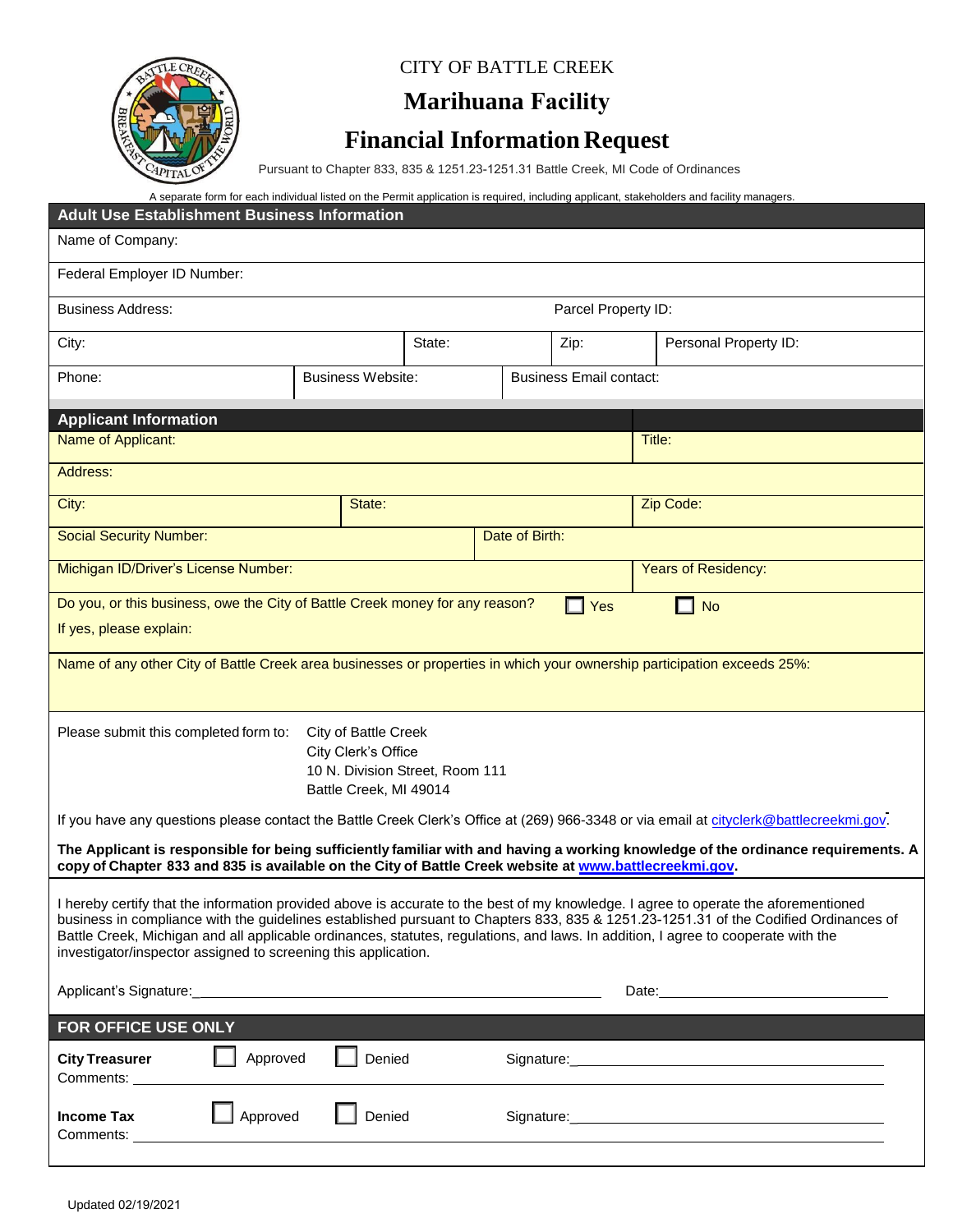#### CITY OF BATTLE CREEK

Marihuana Facility

## **Criminal History Disclosure and Background Record Authorization**

Pursuant to Chapter 833, 835 & 1251.23-1251.31 Battle Creek, MI Code of Ordinances

*As part of the Licensing Process, each person listed on the permit application must complete this form and submit with a copy of Valid Photo ID or Driver's License. All questions on this form must be answered completely and truthfully. Incomplete or omitted information may result in application delay or denial.*

A separate form for each individual listed on the **Permit application** is required, including applicant, stakeholders and facility managers.

| Full Name:                                                                                                                                                                                                                                       |                                          |                                         |                             |         |                 |                       |                    |
|--------------------------------------------------------------------------------------------------------------------------------------------------------------------------------------------------------------------------------------------------|------------------------------------------|-----------------------------------------|-----------------------------|---------|-----------------|-----------------------|--------------------|
| Maiden Name or Aliases:                                                                                                                                                                                                                          |                                          | Michigan ID or Driver's License Number: |                             |         |                 |                       |                    |
| Home Address:                                                                                                                                                                                                                                    | City:                                    |                                         | State:                      | Zip:    |                 |                       |                    |
| Phone:                                                                                                                                                                                                                                           |                                          | Date of Birth:                          |                             | Gender: |                 | Race:                 |                    |
| 1. Has the applicant ever been arrested, charged, indicted or imprisoned for a felony involving controlled substances as defined under the<br>Michigan Public Health Code, MCL 333.1101 et seq., the federal law, or the law of any other state? |                                          |                                         |                             |         |                 | Yes                   | N <sub>o</sub>     |
| 2. Has the applicant ever been arrested, charged, indicted or imprisoned for any other type of felony under the law of Michigan, the United<br>States, or any other state?                                                                       |                                          |                                         |                             |         |                 | <b>Yes</b>            | $\sqrt{\text{No}}$ |
| If you answered Yes to either or both of the above questions, the applicant must complete the following section.                                                                                                                                 |                                          |                                         |                             |         |                 |                       |                    |
| Offense: Arrest/Charge<br>Indictment/Conviction                                                                                                                                                                                                  | Date                                     | Arresting<br>Agency                     | Name $\&$ Location of Court |         | Case<br>Caption | Case/Docket<br>Number | Disposition        |
|                                                                                                                                                                                                                                                  |                                          |                                         |                             |         |                 |                       |                    |
|                                                                                                                                                                                                                                                  |                                          |                                         |                             |         |                 |                       |                    |
|                                                                                                                                                                                                                                                  |                                          |                                         |                             |         |                 |                       |                    |
| Date of Conviction                                                                                                                                                                                                                               | Law under which the person was convicted |                                         |                             |         |                 |                       | SID Number         |

I acknowledge that a complete background investigation, including, but not limited to, a State Police Criminal conviction Record Check will be done. In addition, I agree to cooperate with the investigator/inspector assigned to screening this application.

I, authorize the release of any and all information from any appropriate agency regarding my criminal conviction history to the City of Battle Creek Clerk's Office or City of Battle Creek Police Department. I understand that my ethnicity, date of birth, sex and age will not be made a part of my application and that none of these four (4) items will be considered in the review of my

I further understand that the City of Battle Creek Clerk's Office has the right to deny my permit based upon the results of this investigation and I hereby certify that the information provided above is accurate to the best of my knowledge.

| Signature: <u>contract and contract and contract and contract and contract and contract and contract and contract of the set of the set of the set of the set of the set of the set of the set of the set of the set of the set </u> |                                                                                |               | Date: |
|--------------------------------------------------------------------------------------------------------------------------------------------------------------------------------------------------------------------------------------|--------------------------------------------------------------------------------|---------------|-------|
| <b>FOR OFFICE USE ONLY</b>                                                                                                                                                                                                           |                                                                                |               |       |
| <b>Chief of Police</b><br>Comments:                                                                                                                                                                                                  | Approved<br><u> 1980 - Jan Samuel Barbara, margaret eta idazlea (h. 1980).</u> | <b>Denied</b> |       |

permit application.